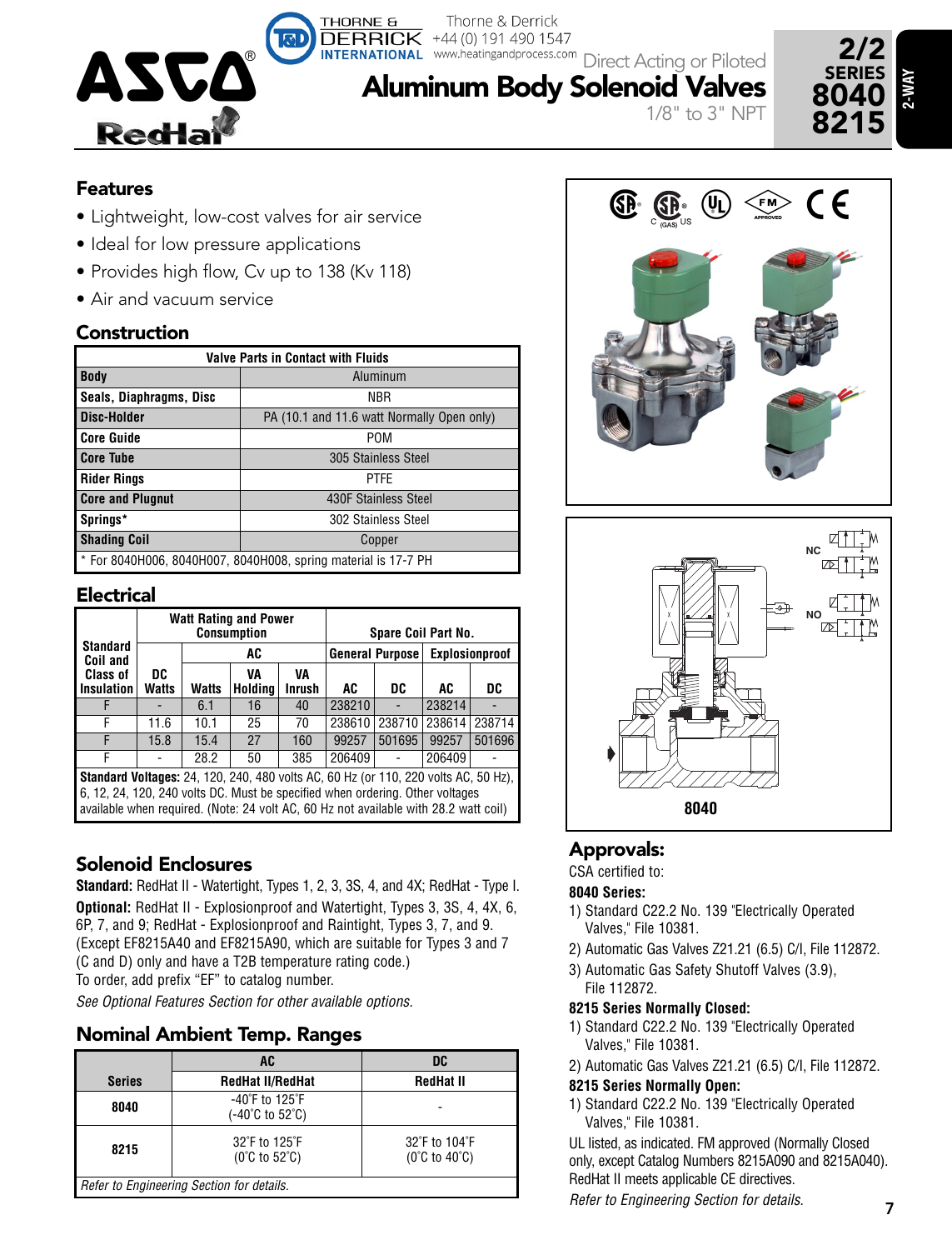

**THORNE &** Thorne & Derrick<br> **DERRICK** +44 (0) 191 490 1547<br> **INTERNATIONAL** www.heatingandprocess.com



## **Specifications (English units)**

|                                                                                                                                                                      |                  |                              |                                               |              | <b>Operating Pressure</b><br>Max.<br>Differential (psi)<br><b>Fluid</b> |                          |                          |                          | Const.                  |                 | <b>Watt Rating/</b><br><b>Class of Coil</b> |                 |                |                          |
|----------------------------------------------------------------------------------------------------------------------------------------------------------------------|------------------|------------------------------|-----------------------------------------------|--------------|-------------------------------------------------------------------------|--------------------------|--------------------------|--------------------------|-------------------------|-----------------|---------------------------------------------|-----------------|----------------|--------------------------|
| Pipe                                                                                                                                                                 | <b>Orifice</b>   | Cv                           | Gas                                           |              | Max. AC                                                                 | Max. DC                  |                          | Temp. <sup>°</sup> F     | <b>Aluminum Body</b>    | Ref.            |                                             |                 |                | Insulation 2             |
| <b>Size</b>                                                                                                                                                          | Size<br>(in)     | <b>Flow</b><br><b>Factor</b> | <b>Capacity</b><br>Btu/hr <sup>6</sup>        | Min.         | Air-Fuel<br>Gas                                                         | Air-Fuel<br>Gas          | <b>AC</b>                | DC                       | <b>Catalog Number</b>   | <b>AC</b>       | DC                                          | UL 5<br>Listing | <b>AC</b>      | <b>DC</b>                |
| (in)                                                                                                                                                                 |                  |                              |                                               |              |                                                                         |                          |                          |                          |                         |                 |                                             |                 |                |                          |
| <b>NORMALLY CLOSED (Closed when de-energized)</b><br>5/16<br>1.0<br>53.700<br>15<br>125<br>8040H006<br>1/8<br>11<br>0<br>$\circ$<br>$\blacksquare$<br>$\blacksquare$ |                  |                              |                                               |              |                                                                         |                          |                          |                          |                         |                 | 6.1/F                                       |                 |                |                          |
|                                                                                                                                                                      | 5/16             | 1.1                          |                                               | 0            | 15                                                                      | $\overline{\phantom{a}}$ |                          | $\overline{\phantom{a}}$ |                         | 11              |                                             |                 |                |                          |
| 1/4                                                                                                                                                                  |                  | 1.2                          | 59,000                                        |              |                                                                         | $\blacksquare$           | 125<br>125               | $\Box$                   | 8040H007                |                 |                                             | $\circ$         | 6.1/F          | $\overline{a}$           |
| 3/8                                                                                                                                                                  | 5/16             |                              | 64,400                                        | 0            | 15                                                                      |                          |                          |                          | 8040H008                |                 | 11                                          | $\circ$         | 6.1/F          |                          |
| 3/8                                                                                                                                                                  | 3/4              | 3.4                          | 183,000                                       | 0            | 50                                                                      | 25                       | 125                      | 104                      | 8215G010                |                 | $\sqrt{2}$                                  | $\circ$         | 10.1/F         | 11.6/F                   |
| 3/8                                                                                                                                                                  | $\overline{3/4}$ | 3.5                          |                                               | 5            | 125                                                                     | 125                      | 125                      | 104                      | 8215G001 ①              |                 | $\mathbf{1}$                                | $\circ$         | 6.1/F          | 11.6/F                   |
| 1/2                                                                                                                                                                  | 3/4              | 5.4                          | 291,000                                       | 0            | $\overline{c}$                                                          | $\blacksquare$           | 125                      | $\blacksquare$           | 8040G022                |                 | 13A                                         | $\circ$         | 10.1/F         |                          |
| 1/2                                                                                                                                                                  | 3/4              | 4.4                          | 238,500                                       | 0            | 50                                                                      | 25                       | 125                      | 104                      | 8215G020                |                 | $\overline{2}$                              | $\circ$         | 10.1/F         | 11.6/F                   |
| 1/2                                                                                                                                                                  | 3/4              | 4.8                          |                                               | 5            | 125                                                                     | 125                      | 125                      | 104                      | 8215G002 ①              |                 | $\mathbf{1}$                                | $\circ$         | 6.1/F          | 11.6/F                   |
| 3/4                                                                                                                                                                  | $\overline{3/4}$ | 9.5                          | 512,000                                       | 0            | $\overline{2}$                                                          | $\blacksquare$           | 125                      | $\overline{\phantom{a}}$ | 8040G023                |                 | 13B                                         | $\circ$         | 10.1/F         | $\overline{a}$           |
| 3/4                                                                                                                                                                  | 3/4              | 5.1                          | 247,500                                       | 0            | 50                                                                      | 25                       | 125                      | 104                      | 8215G030                | $\overline{4}$  |                                             | $\circ$         | 10.1/F         | 11.6/F                   |
| 3/4                                                                                                                                                                  | 3/4              | 5.1                          |                                               | 5            | 125                                                                     | 125                      | 125                      | 104                      | 8215G003 ①              | 3               |                                             | $\circ$         | 6.1/F          | 11.6/F                   |
| 1                                                                                                                                                                    | 15/8             | 21                           | 1,119,000                                     | 0            | 25                                                                      | $\overline{\phantom{a}}$ | 125                      | $\overline{a}$           | 8215B050 3              | 6               |                                             | $\circ$         | 15.4/F         | $\overline{a}$           |
| $\mathbf{1}$                                                                                                                                                         | 15/8             | $\overline{21}$              | 1,119,000                                     | 0            | $\blacksquare$                                                          | 25                       | $\blacksquare$           | 104                      | 8215G050 389            | $\overline{16}$ |                                             | $\circ$         |                | 15.8/F                   |
| 11/4                                                                                                                                                                 | 15/8             | $\overline{32}$              | 1,730,000                                     | 0            | 25                                                                      | $\blacksquare$           | 125                      | $\blacksquare$           | 8215B060 3              | 6               |                                             | $\circ$         | 15.4/F         |                          |
| 11/4                                                                                                                                                                 | 15/8             | 32                           | 1,730,000                                     | 0            | $\overline{a}$                                                          | 25                       | $\overline{\phantom{a}}$ | 104                      | 8215G060 389            | 16              |                                             | $\overline{O}$  |                | 15.8/F                   |
| 11/2                                                                                                                                                                 | 15/8             | 35                           | 1,900,000                                     | 0            | 25                                                                      | $\blacksquare$           | 125                      | $\Box$                   | 8215B070 3              | 6               |                                             | $\circ$         | 15.4/F         |                          |
| 11/2                                                                                                                                                                 | 15/8             | 35                           | 1,900,000                                     | 0            | $\Box$                                                                  | 25                       | $\Box$                   | 104                      | 8215G070 389            | 16              |                                             | $\circ$         | L.             | 15.8/F                   |
| $\overline{2}$                                                                                                                                                       | 23/32            | 60                           | 3,251,000                                     | 0            | 25                                                                      | $\blacksquare$           | 125                      | $\overline{\phantom{a}}$ | 8215B080 3              |                 | $\overline{7}$                              | $\circ$         | 15.4/F         | $\overline{a}$           |
| $\overline{2}$                                                                                                                                                       | 23/32            | 60                           | 3,251,000                                     | 0            | $\blacksquare$                                                          | 15                       | $\blacksquare$           | 104                      | 8215G080 389            |                 | 17                                          | $\circ$         |                | 15.8/F                   |
| 21/2                                                                                                                                                                 | 3                | 117                          | 5,821,000                                     | 0            | 5                                                                       | $\blacksquare$           | 125                      | $\Box$                   | 8215A090 7              |                 | 8                                           | $\circ$         | 28.2/F         |                          |
| 3                                                                                                                                                                    | 3                | 138                          | 7,430,000                                     | $\mathbf{0}$ | 5                                                                       | $\overline{\phantom{a}}$ | 125                      | $\overline{\phantom{a}}$ | 8215A040 7              |                 | 8                                           | $\circ$         | 28.2/F         | $\overline{\phantom{a}}$ |
|                                                                                                                                                                      |                  |                              | <b>NORMALLY OPEN (Open when de-energized)</b> |              |                                                                         |                          |                          |                          |                         |                 |                                             |                 |                |                          |
| 3/8                                                                                                                                                                  | 3/4              | 3.2                          | 172,500                                       | 0            | 125                                                                     | 125                      | 125                      | 104                      | 8215G013                |                 | 9                                           | $\bullet$       | 10.1/F         | 11.6/F                   |
| 1/2                                                                                                                                                                  | 3/4              | $\overline{4}$               | 206,250                                       | 0            | 125                                                                     | 125                      | 125                      | 104                      | 8215G023                |                 | 9                                           | $\bullet$       | 10.1/F         | 11.6/F                   |
| 3/4                                                                                                                                                                  | 3/4              | 4.6                          | 247,500                                       | 0            | 125                                                                     | 125                      | 125                      | 104                      | 8215G033                | 10              |                                             | $\bullet$       | 10.1/F         | 11.6/F                   |
| $\mathbf{1}$                                                                                                                                                         | 15/8             | 22                           | 1,191,750                                     | 0            | 25                                                                      | 15                       | 125                      | 104                      | 8215C053                | 12              | $\overline{\phantom{a}}$                    | $\bullet$       | 15.4/F         | $\blacksquare$           |
| $\mathbf{1}$                                                                                                                                                         | 15/8             | 22                           | 1,191,750                                     | 0            | 25                                                                      | 15                       | 125                      | 104                      | 8215G053 ® <sup>®</sup> | $\Box$          | 18                                          | $\bullet$       | $\overline{a}$ | 15.8/F                   |
| 11/4                                                                                                                                                                 | 15/8             | 33                           | 1,793,250                                     | 0            | 25                                                                      | 15                       | 125                      | 104                      | 8215C063                | 12              | $\blacksquare$                              | $\bullet$       | 15.4/F         |                          |
| 11/4                                                                                                                                                                 | 15/8             | 33                           | 1,793,250                                     | 0            | 25                                                                      | 15                       | 125                      | 104                      | 8215G063 ® <sup>®</sup> | $\Box$          | 18                                          |                 |                | 15.8/F                   |
| 11/2                                                                                                                                                                 | 15/8             | 37                           | 1,988,250                                     | 0            | 25                                                                      | 15                       | 125                      | 104                      | 8215C073                | 13              | $\blacksquare$                              | ●               | 15.4/F         |                          |
| 11/2                                                                                                                                                                 | 15/8             | 37                           | 1,988,250                                     | 0            | $\overline{25}$                                                         | $\overline{15}$          | 125                      | 104                      | 8215G073 89             | $\blacksquare$  | $18$                                        | $\bullet$       |                | 15.8/F                   |
| $\mathbf{2}$                                                                                                                                                         | 23/32            | 58                           | 3,100,000                                     | 0            | $\overline{25}$                                                         | 15                       | 125                      | 104                      | 8215C083                | 14              | $\blacksquare$                              | $\bullet$       | 15.4/F         |                          |
| $\overline{2}$                                                                                                                                                       | 2 3/32           | 58                           | 3,100,000                                     | 0            | $\overline{25}$                                                         | $\overline{15}$          | 125                      | 104                      | 8215G083 89             |                 | 19                                          | $\bullet$       |                | 15.8/F                   |
| 21/2                                                                                                                                                                 | 3                | 117                          | 6,290,000                                     | 0            | 5                                                                       | $\overline{\phantom{a}}$ | 125                      | $\blacksquare$           | 8215B093 47             |                 | 15                                          | $\bullet$       | 28.2/F         | $\overline{a}$           |

 $©$  Do not use for Fuel Gas.

¡ On 50 hertz service, the watt rating for the 6.1/F solenoid is 8.1 watts.

¬ FM Approved Process Control Valves. *See Engineering Section (Approvals) for details.*

√ Type I enclosure only.

ƒ m = Safety Shutoff Valve; l = General Purpose Valve. *Refer to Engineering Section (Approvals) for details.*

≈ 1" W.C. Drop @ 2" W.C. Inlet Pressure, 1,000 Btu/cu.ft. or more, 0.64 Specific Gravity Gas.

∆ Not available with 24 volt, 60 Hz coil.

≥ Coil options EF, HT, and HC only.

 $\circledast$  Not available with 6 VDC coil.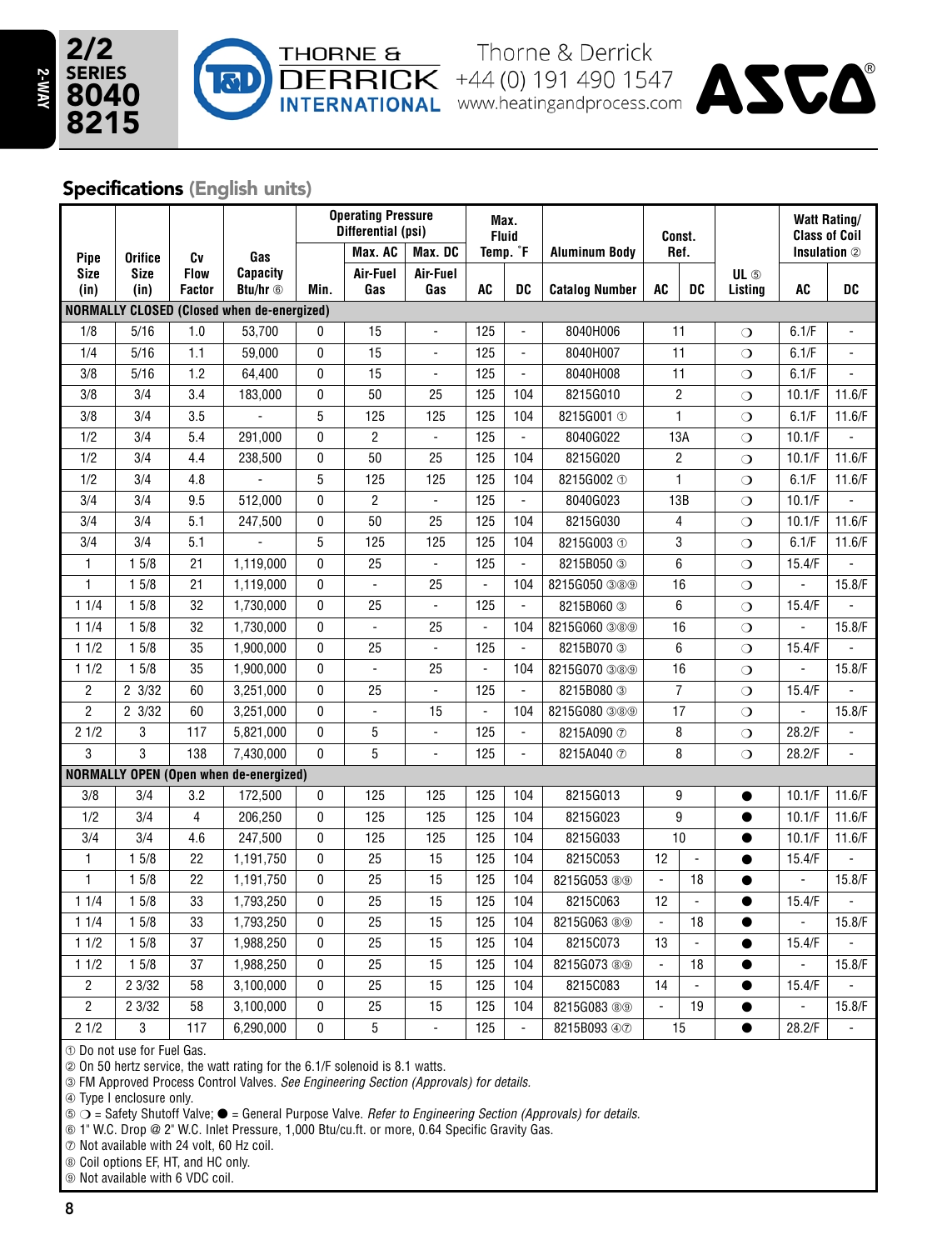



### **Specifications (Metric units)**

|                                  |                     |                         |                                                   |          | <b>Operating Pressure</b><br>Differential (bar) |                       | Max.<br><b>Fluid</b> |                                            |                            | Const.         |                |                 | <b>Watt Rating/</b><br><b>Class of Coil</b> |                                  |
|----------------------------------|---------------------|-------------------------|---------------------------------------------------|----------|-------------------------------------------------|-----------------------|----------------------|--------------------------------------------|----------------------------|----------------|----------------|-----------------|---------------------------------------------|----------------------------------|
| Pipe                             | <b>Orifice</b>      | <b>Kv Flow</b>          | Gas                                               |          | Max. AC                                         | Max. DC               |                      | Temp.°C                                    | <b>Aluminum Body</b>       | Ref.           |                |                 |                                             | Insulation 2                     |
| <b>Size</b><br>(in)              | <b>Size</b><br>(mm) | <b>Factor</b><br>(m3/h) | Capacity<br>Btu/hr <sup>6</sup>                   | Min.     | Air-Fuel<br>Gas                                 | Air-Fuel<br>Gas       | AC                   | DC                                         | <b>Catalog Number</b>      | AC             | DC             | UL 5<br>Listing | AC                                          | DC                               |
|                                  |                     |                         | <b>NORMALLY CLOSED (Closed when de-energized)</b> |          |                                                 |                       |                      |                                            |                            |                |                |                 |                                             |                                  |
| 1/8                              | 7.9                 | .86                     | 53,700                                            | 0        | 1.0                                             |                       | 52                   |                                            | 8040H006                   |                | 11             | $\Omega$        | 6.1/F                                       |                                  |
| 1/4                              | 7.9                 | .94                     | 59,000                                            | 0        | 1.0                                             | $\overline{a}$        | 52                   | $\overline{\phantom{a}}$                   | 8040H007                   | 11             |                | $\circ$         | 6.1/F                                       | $\overline{a}$                   |
| 3/8                              | 7.9                 | 1.0                     | 64,400                                            | 0        | 1.0                                             | ÷,                    | 52                   | $\overline{\phantom{a}}$                   | 8040H008                   | 11             |                | $\circ$         | 6.1/F                                       |                                  |
| $\overline{3/8}$                 | $\overline{19}$     | 2.9                     | 183,000                                           | 0        | 3.4                                             | 1.7                   | 52                   | 40                                         | 8215G010                   |                | $\overline{2}$ | $\overline{O}$  | 10.1/F                                      | 11.6/F                           |
| 3/8                              | 19                  | 3.0                     |                                                   | 0.3      | 8.6                                             | 8.6                   | 52                   | 40                                         | 8215G001 ①                 |                | $\mathbf{1}$   | $\overline{O}$  | 6.1/F                                       | 11.6/F                           |
| 1/2                              | 19                  | 4.6                     | 291,000                                           | 0        | 0.1                                             | $\Box$                | 52                   | $\Box$                                     | 8040G022                   |                | 13A            | $\circ$         | 10.1/F                                      | $\overline{a}$                   |
| 1/2                              | 19                  | 3.8                     | 238.500                                           | 0        | 3.4                                             | 1.7                   | 52                   | 40                                         | 8215G020                   |                | $\overline{2}$ | $\Omega$        | 10.1/F                                      | 11.6/F                           |
|                                  | 19                  | 4.1                     |                                                   |          |                                                 |                       | 52                   | 40                                         |                            |                | $\mathbf{1}$   |                 | 6.1/F                                       |                                  |
| 1/2                              | 19                  |                         |                                                   | 0.3<br>0 | 8.6                                             | 8.6                   | 52                   |                                            | 8215G002 ①                 |                |                | $\circ$         |                                             | 11.6/F                           |
| 3/4                              | 19                  | 8.1                     | 449,000                                           |          | 0.1                                             | $\blacksquare$        |                      | $\Box$                                     | 8040G023                   |                | 13B            | $\circ$         | 10.1/F                                      |                                  |
| 3/4<br>3/4                       | 19                  | 4.4<br>4.4              | 247,500                                           | 0<br>0.3 | 3.4                                             | 1.7                   | 52<br>52             | 40                                         | 8215G030                   | 4              |                | $\circ$         | 10.1/F                                      | 11.6/F                           |
| $\mathbf{1}$                     | 41                  | 18                      |                                                   | 0        | 8.6<br>1.7                                      | 8.6<br>$\overline{a}$ | 52                   | 40<br>$\blacksquare$                       | 8215G003 ①                 | 3<br>6         |                | $\circ$         | 6.1/F                                       | 11.6/F                           |
| $\mathbf{1}$                     | 41                  | 18                      | 1,119,000                                         | 0        | $\blacksquare$                                  | 1.7                   | $\blacksquare$       | 40                                         | 8215B050 3                 | 16             |                | $\overline{O}$  | 15.4/F<br>$\overline{\phantom{a}}$          |                                  |
| 11/4                             | 41                  |                         | 1,119,000                                         | 0        | 1.7                                             | $\blacksquare$        | 52                   | $\blacksquare$                             | 8215G050 389<br>8215B060 3 | 6              |                | $\overline{O}$  |                                             | 15.8/F                           |
|                                  |                     | 27                      | 1,730,000                                         | 0        | $\Box$                                          |                       | $\blacksquare$       |                                            |                            | 16             |                | $\overline{O}$  | 15.4/F<br>÷,                                | 15.8/F                           |
| 11/4<br>11/2                     | 41<br>41            | 27                      | 1,730,000                                         |          | 1.7                                             | 1.7<br>$\omega$       | 52                   | 40<br>$\overline{\phantom{a}}$             | 8215G060 389               | 6              |                | $\circ$         | 15.4/F                                      |                                  |
|                                  |                     | 30                      | 1,900,000                                         | 0        |                                                 |                       | $\Box$               |                                            | 8215B070 3                 |                |                | $\circ$         | $\overline{\phantom{0}}$                    | 15.8/F                           |
| 11/2                             | 41<br>53            | 30                      | 1,900,000                                         | 0        | $\Box$                                          | 1.7                   | 52                   | 40<br>$\Box$                               | 8215G070 389               |                | 16             | $\Omega$        | 15.4/F                                      |                                  |
| $\overline{2}$<br>$\overline{2}$ | $\overline{53}$     | 51<br>$\overline{51}$   | 3,251,000                                         | 0        | 1.7<br>$\blacksquare$                           | $\blacksquare$        | $\blacksquare$       |                                            | 8215B080 3                 |                | $\overline{7}$ | $\Omega$        |                                             |                                  |
| 21/2                             | $\overline{76}$     | 100                     | 3,251,000                                         | 0<br>0   |                                                 | 1.0<br>$\blacksquare$ | 52                   | 40                                         | 8215G080 389               |                | 17             | $\circ$         | 28.2/F                                      | 15.8/F                           |
|                                  | $\overline{76}$     |                         | 5,821,000                                         | 0        | 0.3                                             | ÷,                    |                      | $\overline{\phantom{a}}$<br>$\overline{a}$ | 8215A090 7                 |                | 8              | $\circ$         |                                             | $\blacksquare$<br>$\overline{a}$ |
| 3                                |                     | 118                     | 7.430.000                                         |          | 0.3                                             |                       | 52                   |                                            | 8215A040 7                 |                | 8              | $\overline{O}$  | 28.2/F                                      |                                  |
|                                  |                     |                         | <b>NORMALLY OPEN (Open when de-energized)</b>     |          |                                                 |                       |                      |                                            |                            |                |                |                 |                                             |                                  |
| 3/8                              | 19                  | 2.74                    | 172,500                                           | 0        | 8.6                                             | 8.6                   | 52                   | 40                                         | 8215G013                   | 9              |                | $\bullet$       | 10.1/F                                      | 11.6/F                           |
| 1/2                              | 19                  | 3.4                     | 206,250                                           | 0        | 8.6                                             | 8.6                   | 52                   | 40                                         | 8215G023                   |                | 9              | $\bullet$       | 10.1/F                                      | 11.6/F                           |
| 3/4                              | 19                  | 3.9                     | 247,500                                           | 0        | 8.6                                             | 8.6                   | 52                   | 40                                         | 8215G033                   |                | 10             | $\bullet$       | 10.1/F                                      | 11.6/F                           |
| 1                                | 41                  | 19                      | 1,191,750                                         | 0        | 1.7                                             | 1.0                   | 52                   | 40                                         | 8215C053                   | 12             | $\frac{1}{2}$  | $\bullet$       | 15.4/F                                      |                                  |
| $\mathbf{1}$                     | 41                  | 19                      | 1,191,750                                         | 0        | 1.7                                             | 1.0                   | 52                   | 40                                         | 8215G053 ®®                | $\blacksquare$ | 18             | $\bullet$       |                                             | 15.8/F                           |
| 11/4                             | 41                  | 28                      | 1,793,250                                         | 0        | 1.7                                             | 1.0                   | 52                   | 40                                         | 8215C063                   | 12             | $\blacksquare$ | $\bullet$       | 15.4/F                                      |                                  |
| 11/4                             | 41                  | 28                      | 1,793,250                                         | 0        | 1.7                                             | 1.0                   | 52                   | 40                                         | 8215G063 ®®                | $\blacksquare$ | 18             | 0               |                                             | 15.8/F                           |
| 11/2                             | $\overline{41}$     | $\overline{32}$         | 1,988,250                                         | 0        | 1.7                                             | 1.0                   | 52                   | 40                                         | 8215C073                   | 13             | $\overline{a}$ | $\bullet$       | 15.4/F                                      |                                  |
| 11/2                             | 41                  | 32                      | 1,988,250                                         | 0        | 1.7                                             | 1.0                   | 52                   | 40                                         | 8215G073 ®®                | $\blacksquare$ | 18             | $\bullet$       |                                             | 15.8/F                           |
| $\overline{2}$                   | 53                  | 50                      | 3,100,000                                         | 0        | 1.7                                             | 1.0                   | 52                   | 40                                         | 8215C083                   | 14             | $\blacksquare$ | $\bullet$       | 15.4/F                                      |                                  |
| $\overline{c}$                   | 53                  | 50                      | 3,100,000                                         | 0        | 1.7                                             | 1.0                   | 52                   | 40                                         | 8215G083 89                |                | 19             | $\bullet$       |                                             | 15.8/F                           |
| 21/2                             | 76                  | 100                     | 6,290,000                                         | 0        | 0.3                                             | L.                    | 52                   | $\overline{a}$                             | 8215B093 47                |                | 15             | $\bullet$       | 28.2/F                                      | $\overline{a}$                   |

 $\circledcirc$  Do not use for Fuel Gas.

¡ On 50 hertz service, the watt rating for the 6.1/F solenoid is 8.1 watts.

¬ FM Approved Process Control Valves. *See Engineering Section (Approvals) for details.*

√ Type 1 enclosure only.

ƒ m = Safety Shutoff Valve; l = General Purpose Valve. *Refer to Engineering Section (Approvals) for details.*

≈ 1" W.C. Drop @ 2" W.C. Inlet Pressure, 1,000 Btu/cu.ft. or more, 0.64 Specific Gravity Gas.

∆ Not available with 24 volt, 60 Hz coil.

≥ Coil options EF, HT, and HC only.

 $\circledast$  Not available with 6 VDC coil.